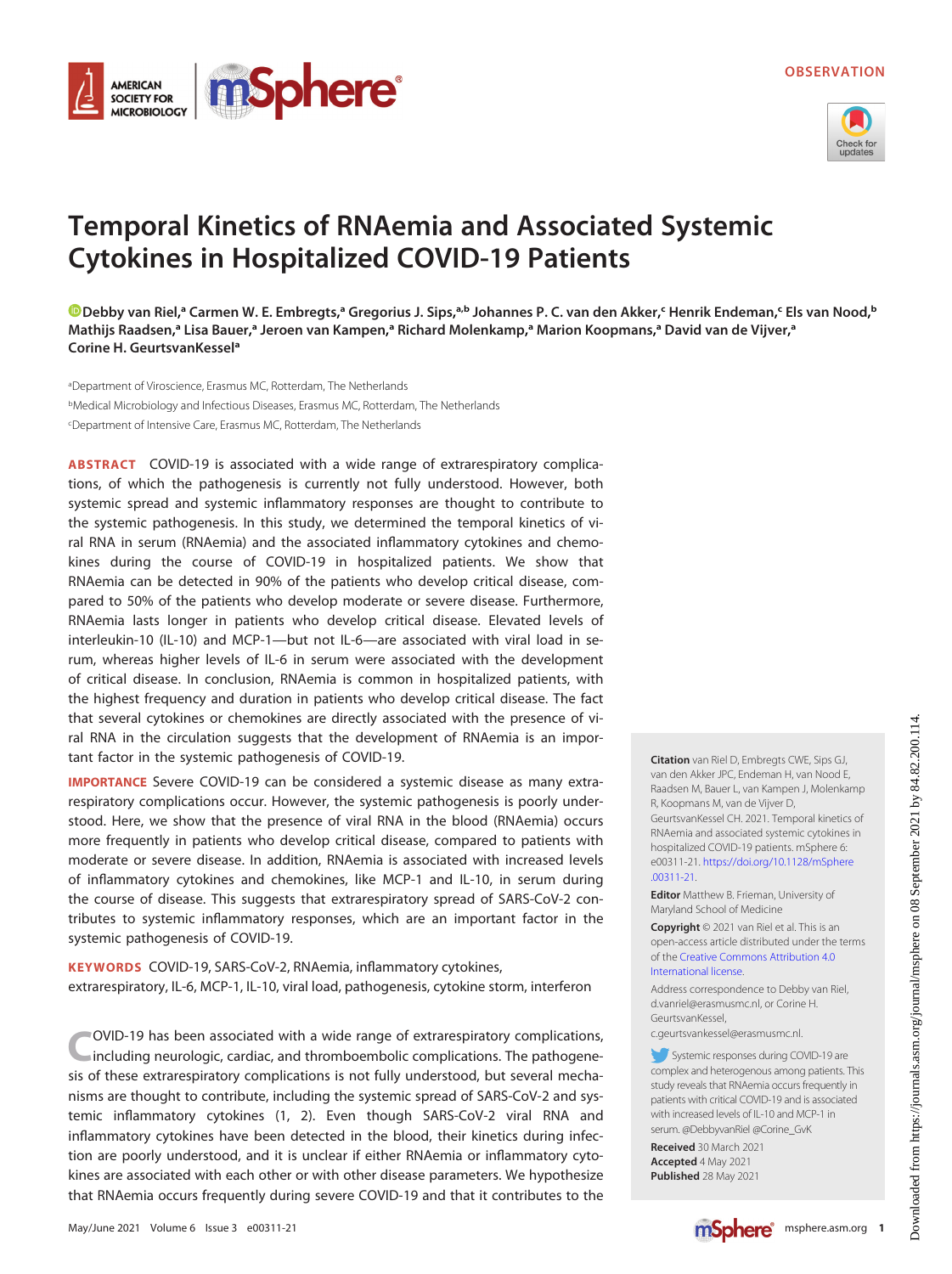

systemic inflammatory responses. Therefore, we aimed to get insight into the kinetics of SARS CoV-2 RNAemia and associated systemic inflammatory response during the course of COVID-19.

Diagnostic specimens of 20 patients (16 male, 4 female), hospitalized at the Erasmus MC in The Netherlands in March and April 2020, were analyzed. Ten patients developed moderate or severe disease (grouped together), and 10 developed critical disease, according to NIH disease severity guidelines [\(https://www.covid19treatmentguidelines.nih.gov/](https://www.covid19treatmentguidelines.nih.gov/overview/management-of-covid-19) [overview/management-of-covid-19](https://www.covid19treatmentguidelines.nih.gov/overview/management-of-covid-19)). One or more underlying diseases were present in 19 patients, which included cardiovascular diseases (11), diabetes (9), previous cerebrovascular accident (4), previous respiratory disease (3), cancer (3), solid organ transplantation (2), kidney failure (1), psychosis (1), or sarcoidosis (1). None of the patients received dexamethasone during the course of disease. Further patient characteristics are included in Table S1 in the supplemental material and described in Text S1 (supplemental materials and methods). A total of 176 serum samples were analyzed, and a paired respiratory tract (RT) sample ([naso]pharyngeal swab or sputum) was available for 131 specimens (Table S2). For cytokine and chemokine analyses, sera of 18 healthy control donors were included (Table S1).

Viral RNA was measured by quantitative PCR (qPCR) for the E gene in all serum and RT samples as described previously [\(3\)](#page-5-2). RNAemia was detected in 50% and 90% of the patients with moderate/severe or critical disease, respectively. The duration of the RNAemia per patient could not be determined, since samples early after disease onset were not available for all patients. RNAemia was more frequently detected from 11 days post-disease onset (dpd) in patients who developed critical disease (odds ratio [OR] 4.65; confidence interval [CI], 1.05 to 20.64;  $P = 0.038$ ; [Fig. 1A](#page-2-0) and Table S2), as calculated using generalized estimated equations, corrected for repeated samples within patients. Furthermore, independent of disease severity, RNAemia was associated with a threshold cycle  $(C_T)$  value of <30 in paired RT samples (OR, 9.47; CI, 3.08 to 29.07;  $P = 0.009$ ) and <11 dpd (OR, 4.61; Cl, 1.80 to 11.87; P = 0.001; [Fig. 1B](#page-2-0)). In this study, there was no correlation between RNAemia and age (OR, 1.0; CI, 0.99 to 1.01;  $P = 0.31$ ) or body mass index (BMI) (OR, 1.0; CI, 0.9 to 1.2;  $P = 0.58$ ). Virus could not be isolated from serum samples, but since these had been collected for molecular and serological diagnostics, the sample handling and storage were most likely suboptimal for virus culture. In addition, we have previously shown that virus is difficult to culture from samples with a  $C<sub>T</sub>$  value above 27 [\(4\)](#page-5-3).

Next, we used a 13-plex cytometric bead assay to determine the kinetics of interleukin-1 $\beta$  (IL-1 $\beta$ ), IL-2, IL-4, IL-6, IL-8, IL-10, IL-12p70, IL-17A, IP-10, gamma interferon (IFN- $\gamma$ ), tumor necrosis factor alpha (TNF- $\alpha$ ), MCP-1, and transforming growth factor  $\beta$  (TGF- $\beta$ ) in serum of patients up to 21 dpd (Text S1 and Fig. S1). All tested cytokines were significantly regulated during the course of infection, with the exception of IL-4, IL-12p70, and TGF- $\beta$ , which were therefore excluded from further analysis. IFN- $\gamma$ , IL-1 $\beta$ , IL-2, IL-6, IL-8, IL-10, IL-17A, IP-10, MCP-1, and TNF- $\alpha$  were induced during the course of disease ([Fig. 1C\)](#page-2-0), although large differences were observed among individual patients. Overall, a dynamic response was observed in the majority of patients (Fig. S1). In COVID-19 patients, IL-1 $\beta$ , IL-6, IL-8, IL-17A, IP-10, and MCP-1 levels differed significantly from the healthy control group ([Fig. 1C](#page-2-0) and Table S3). Generalized estimated equations, corrected for repeated sampling within patients, were used to determine associations of individual cytokines with RNAemia, an RT  $C<sub>T</sub>$  of  $<$ 30, disease severity and outcome, and period after disease onset. Of all cytokines and chemokines, only IFN- $\gamma$  was associated with a disease period of  $\leq$ 10 days in both univariate and multivariate analysis [\(Table 1](#page-3-0) and [Fig. 1C\)](#page-2-0).

RNAemia was associated with increased levels of IL-1 $\beta$ , IL-6, IL-8, IL-10, IP-10, and MCP-1 in a univariate analysis. Subsequent multivariate analyses showed that IL-10 and MCP-1 were independently associated with RNAemia [\(Table 1](#page-3-0) and Fig. S2A). In a univariate analysis, a  $C_T$  value of <30 in the RT was associated with increased serum levels of IFN- $\gamma$ , IL-1 $\beta$ , IL-2, IL-6, IL-8, IL-10, IP-10, and MCP-1 compared to a  $C_T$  value of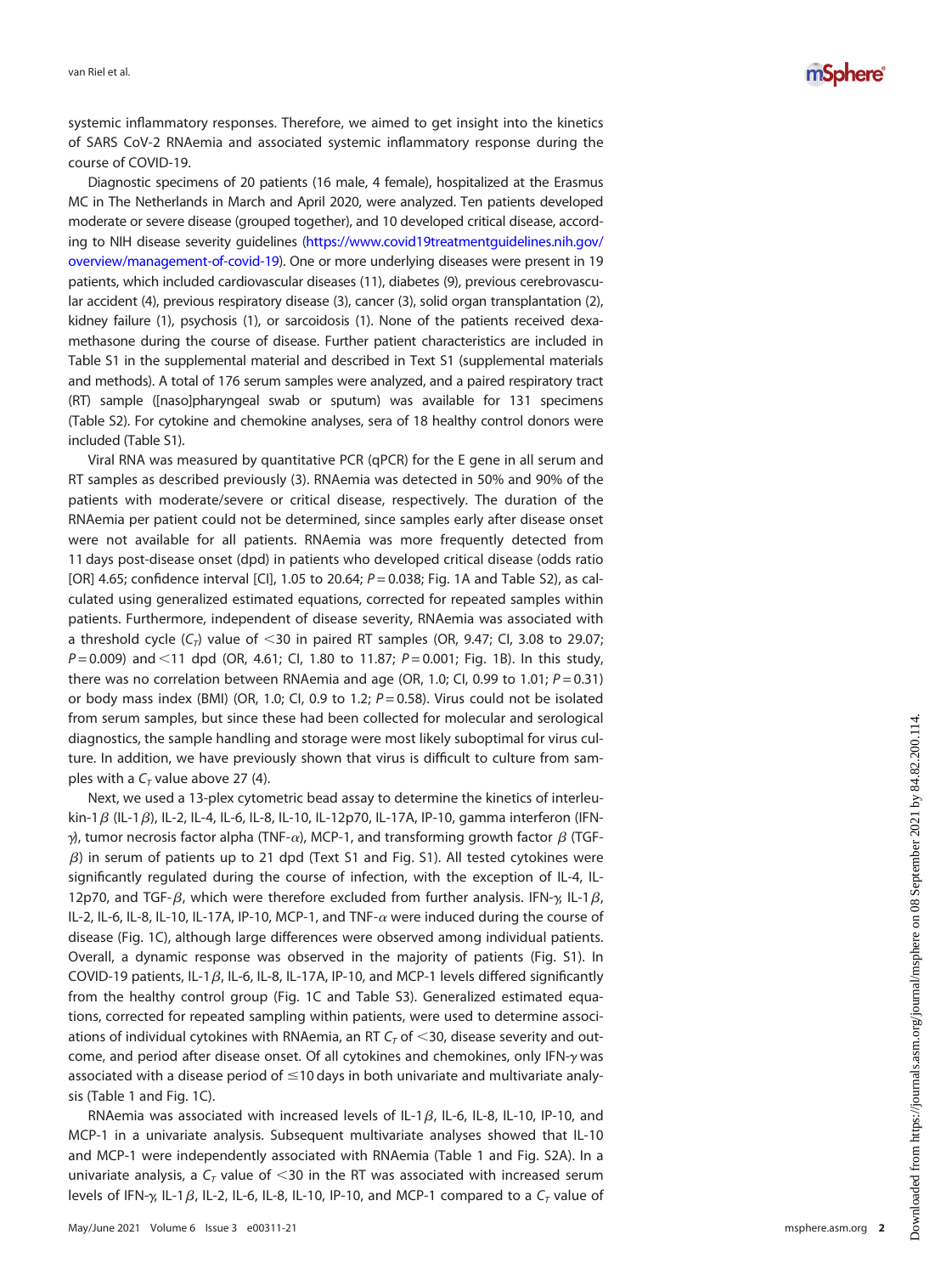# *mSphere*<sup>®</sup>



- RNAemia negative samples
- RNAemia positive samples
- Healthy donor (HC) samples

<span id="page-2-0"></span>FIG 1 RNAemia and systemic inflammatory responses in hospitalized COVID-19 patients. (A) The detection of SARS-CoV-2 viral RNA (E gene) in serum in patients with moderate/severe or critical disease plotted against the day post-disease onset. (B) The detection of SARS-CoV-2 viral RNA in serum plotted against the detection of SARS-CoV-2 viral RNA in respiratory sample. The dashed line represents a  $C<sub>r</sub>$  value of 30 in respiratory samples. (C) Individual cytokines plotted against the day post-disease onset. Serum cytokine levels of healthy control donors (HC,  $n = 18$ ) are shown on the right of each individual cytokine graph. Asterisks (\*) at the top of the graphs refer to significantly higher levels in multivariate analyses <10 dpd compared to >10 dpd, whereas asterisks (\*) below the graphs indicate significant difference in cytokine levels between healthy control donors and COVID-19 patients.

 $\geq$ 30 in the RT and with increased levels of IFN- $\gamma$  and IL-1 $\beta$  in a multivariate analysis ([Table 1](#page-3-0) and Fig. S2B).

Patients who developed critical disease had significantly higher levels of IL-1 $\beta$  and IL-6 than patients who developed moderate or severe disease ([Table 1](#page-3-0) and Fig. S3A). While leukocyte counts in critical patients were significantly higher than in patients who developed moderate or severe disease (Table S2), observed differences were minor and both patient groups showed median leukocyte counts that fall within the normal range. Death as an outcome was not associated with elevated levels of any of the cytokines included in this study in a multivariate analysis [\(Table 1](#page-3-0) and Fig. S3B).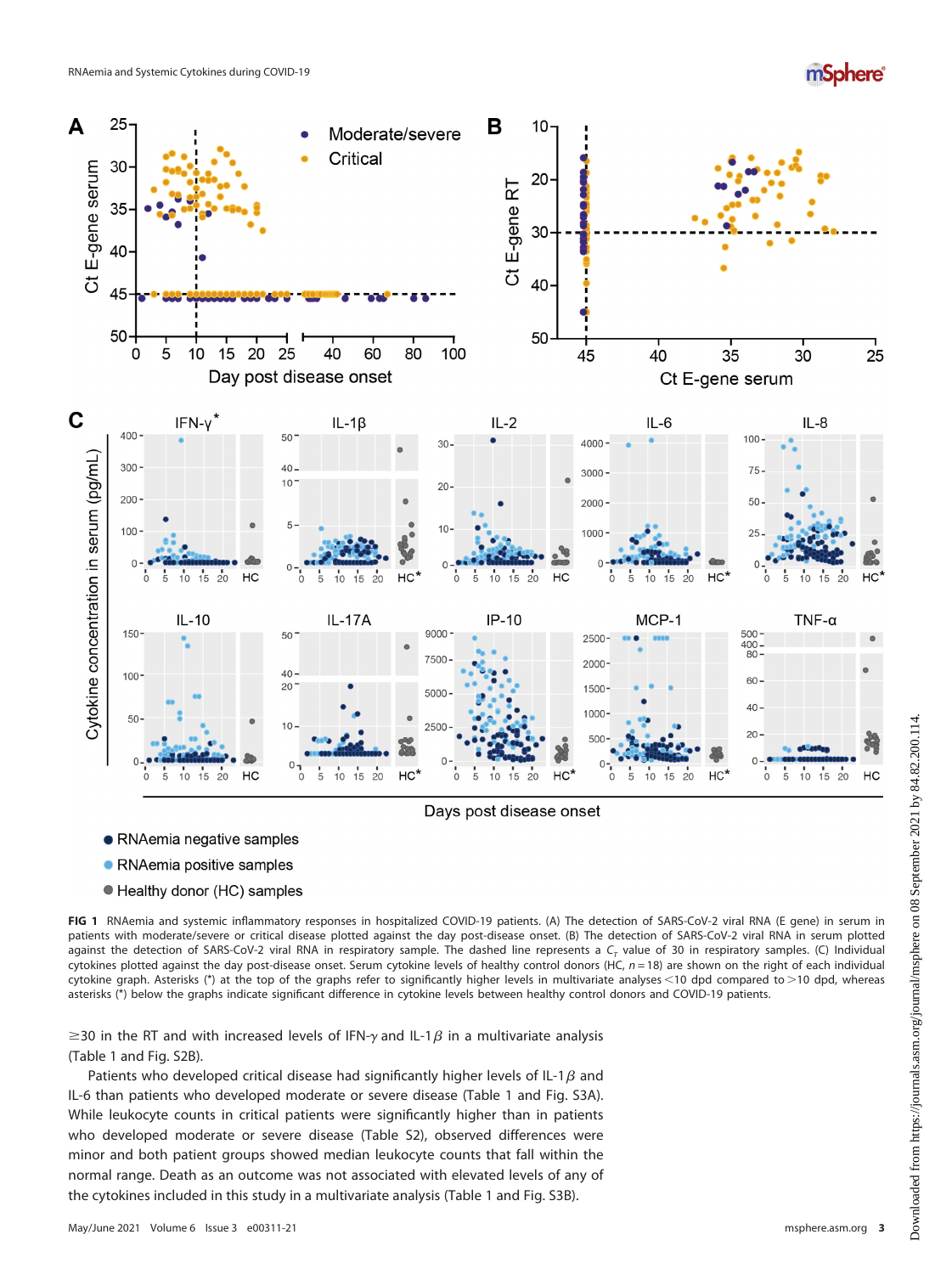

|               | Median concn, pg/ml (range)                                                               |                                    |                    |                                   |
|---------------|-------------------------------------------------------------------------------------------|------------------------------------|--------------------|-----------------------------------|
| Cytokine      | <b>Association with RNAemia</b>                                                           |                                    |                    |                                   |
|               | $C_{\tau}$ < 45 in serum (13 [58])                                                        | $C_{\tau}$ = 45 in serum (19 [72]) | Univariate P value | Multivariate P value <sup>b</sup> |
| IFN- $\gamma$ | $3.0(3 - 385)$                                                                            | $3.0(3 - 138)$                     | 0.003              | 0.528                             |
| IL-1 $\beta$  | $2.0(0.8-4.8)$                                                                            | $0.8(0.8-3.5)$                     | 0.046              | 0.099                             |
| $IL-2$        | $4.2(2.1-13.9)$                                                                           | $2.1(2.1-31.1)$                    | 0.059              | 0.969                             |
| IL-6          | 203 (10-4,090)                                                                            | $61(8-1,055)$                      | 0.018              | 0.103                             |
| IL-8          | 25.4 (4.6–99.8)                                                                           | $11.7(3.4 - 57.5)$                 | < 0.001            | 0.251                             |
| IL-10         | $11.5(1.7-140)$                                                                           | $1.7(1.7-26.2)$                    | < 0.001            | < 0.001                           |
| IL-17A        | $3.2(3.2 - 13.3)$                                                                         | $3.2(3.2 - 19.4)$                  | 0.150              |                                   |
| $IP-10$       | 3,683 (168–9,155)                                                                         | 1,380 (86-7,282)                   | < 0.001            | 0.170                             |
| MCP-1         |                                                                                           | 184 (70-2,500)                     | 0.019              | 0.036                             |
| TNF- $\alpha$ | 272 (73–2,500)                                                                            |                                    |                    |                                   |
|               | $1.2(1.2 - 10.7)$<br>Association with a high viral load ( $Cr$ < 30) in respiratory tract | $1.2(1.2-9.8)$                     | 0.410              |                                   |
|               |                                                                                           |                                    |                    |                                   |
|               | $C_r$ < 30 in RT (18 [82])                                                                | $C_r \geq 30$ in RT (15 [32])      |                    |                                   |
| IFN- $\gamma$ | $3.0(3 - 385)$                                                                            | $3.0(3 - 11.5)$                    | 0.007              | 0.015                             |
| IL-1 $\beta$  | $1.8(0.8-4.8)$                                                                            | $0.8(0.8-2.8)$                     | 0.008              | < 0.001                           |
| $IL-2$        | $3.8(2.1 - 13.9)$                                                                         | $2.1(2.1-16.1)$                    | 0.014              | 0.686                             |
| IL-6          | 143 (10-4,090)                                                                            | $82(8 - 768)$                      | 0.029              | 0.749                             |
| IL-8          | 20 (4.4–99.8)                                                                             | $11.7(3.4 - 40.8)$                 | 0.002              | 0.269                             |
| IL-10         | $6.4(1.7-141)$                                                                            | $1.7(1.7-9.7)$                     | 0.003              | 0.271                             |
| IL-17A        | $3.2(3.2 - 19.4)$                                                                         | $3.2(3.2 - 13.8)$                  | 0.670              |                                   |
| $IP-10$       | 2,686 (86-9,155)                                                                          | 1,123 (123–6,656)                  | 0.021              | 0.759                             |
| MCP-1         | 239 (79–2,500)                                                                            | 154 (73-2,500)                     | < 0.001            | 0.358                             |
| TNF- $\alpha$ | $1.2(1.2 - 9.8)$                                                                          | $1.2(1.12 - 10.7)$                 | 0.823              |                                   |
|               | Association with the development of critical disease                                      |                                    |                    |                                   |
|               | Moderate or severe disease (10 [39])<br>Critical disease (10 [91])                        |                                    |                    |                                   |
| IFN- $\gamma$ | $3.0(3 - 73)$                                                                             | $6.0(3 - 385)$                     | 0.084              | 0.228                             |
| IL-1 $\beta$  | $2.1(0.8-4.8)$                                                                            | $0.8(0.8-2.0)$                     | 0.003              | 0.003                             |
| IL-2          | $3.6(2.1 - 13.9)$                                                                         | $2.2(2.1-31.1)$                    | 0.440              |                                   |
| IL-6          | 144 (10-4,090)                                                                            | 49.8 (8.1–254)                     | 0.041              | 0.005                             |
| IL-8          | 19.4 (3.4–99.8)                                                                           | 12.4 (14.5–29.9)                   | 0.140              |                                   |
|               |                                                                                           |                                    | 0.620              |                                   |
| IL-10         | $5.7(1.7-141)$                                                                            | $5.7(1.7-67.9)$                    |                    |                                   |
| IL-17A        | $3.2(3.2 - 19.4)$                                                                         | $3.2(3.2 - 14.9)$                  | 0.700              |                                   |
| $IP-10$       | 1,918 (86–9,155)                                                                          | 2,487 (692-8,015)                  | 0.121              |                                   |
| MCP-1         | 197 (73–2,500)                                                                            | 316 (70-2,500)                     | 0.480              |                                   |
| TNF- $\alpha$ | $1.2(1.2 - 10.7)$                                                                         | $1.2(1.2-9.7)$                     | 0.373              |                                   |
|               | Association with fatal outcome                                                            |                                    |                    |                                   |
|               | Survivor (15 [80])                                                                        | Nonsurvivor (5 [50])               |                    |                                   |
| IFN- $\gamma$ | $3.0(3 - 385)$                                                                            | $3(3-73)$                          | 0.880              |                                   |
| IL-1 $\beta$  | $0.8(0.8-3.5)$                                                                            | $1.9(0.8-4.8)$                     | 0.157              |                                   |
| IL-2          | $2.3(2.1-31.1)$                                                                           | $4.0(2.1 - 13.9)$                  | 0.149              |                                   |
| IL-6          | 56 (8-4,090)                                                                              | 270 (10-3,930)                     | 0.031              | 0.063                             |
| IL-8          | $13.4(3.4 - 60.9)$                                                                        | 23.9 (4.6-99.8)                    | 0.070              | 0.607                             |
| IL-10         | $3.3(1.7-140.8)$                                                                          | $6.6(1.7-67.9)$                    | 0.610              |                                   |
| IL-17A        | $3.2(3.2 - 14.9)$                                                                         | $3.2(3.2 - 19.4)$                  | 0.210              |                                   |
| IP-10         | 1,922 (86-8,015)                                                                          | 2,601 (168-9,155)                  | 0.160              |                                   |
| MCP-1         | 217 (70-2,500)                                                                            | 247 (73-2,500)                     | 0.470              |                                   |
| TNF- $\alpha$ | $1.2(1.2-9.7)$                                                                            | $1.2(1.2 - 10.7)$                  | 0.930              |                                   |
|               | Association with the first 10 days post-disease onset                                     |                                    |                    |                                   |
|               | $\leq$ 10 days (14 [51])                                                                  | $>$ 10 days (18 [79])              |                    |                                   |
| IFN- $\gamma$ | $6(3-385)$                                                                                | $3(3-31.1)$                        | < 0.001            | 0.034                             |
| IL-1 $\beta$  | $1.3(0.8-4.8)$                                                                            | $1.8(0.8 - 3.88)$                  | 0.330              |                                   |
| $IL-2$        | $3.1(2.1 - 31.1)$                                                                         | $3.5(2.1-16.1)$                    | 0.690              |                                   |
| IL-6          | 144 (10-3,930)                                                                            | 74 (8–4,090)                       | 0.147              |                                   |
| IL-8          | 17 (4.8–99.8)                                                                             | 14.7 (3.4–60.9)                    | 0.360              |                                   |
| IL-10         | $7(1.7-140.8)$                                                                            | $1.8(1.7-131.9)$                   | 0.182              |                                   |
| IL-17A        | $3.2(3.2-6.1)$                                                                            | $3.2(3.2 - 19.4)$                  | 0.400              |                                   |
| $IP-10$       |                                                                                           | 1,653 (86-7,646)                   |                    | 0.058                             |
|               | 3,683 (252-9,155)                                                                         |                                    | 0.013              |                                   |
| MCP-1         | 320 (70-2,500)                                                                            | 170 (73-2,500)                     | 0.190              |                                   |
| TNF- $\alpha$ | $1.2(1.2 - 9.8)$                                                                          | $1.2(1.2 - 10.7)$                  | 0.800              |                                   |

<span id="page-3-0"></span>**TABLE 1** Concentrations of individual cytokines and associations with RNAemia, a  $C<sub>r</sub>$  value in respiratory samples of <30, development of critical disease, fatal disease outcome, and the first 10 days after disease onset<sup>a</sup>

<sup>a</sup>Values with the group names indicate the number of patients and the number of samples (patients [number of samples]) within the specified group. Univariate generalized estimated equations were performed on the individual cytokines (log<sub>10</sub> transformed), and associations with a P value of <0.1 were included in a multivariate analysis.  $b$ Values in bold are statistically different ( $P < 0.05$ ) in the multivariate analyses.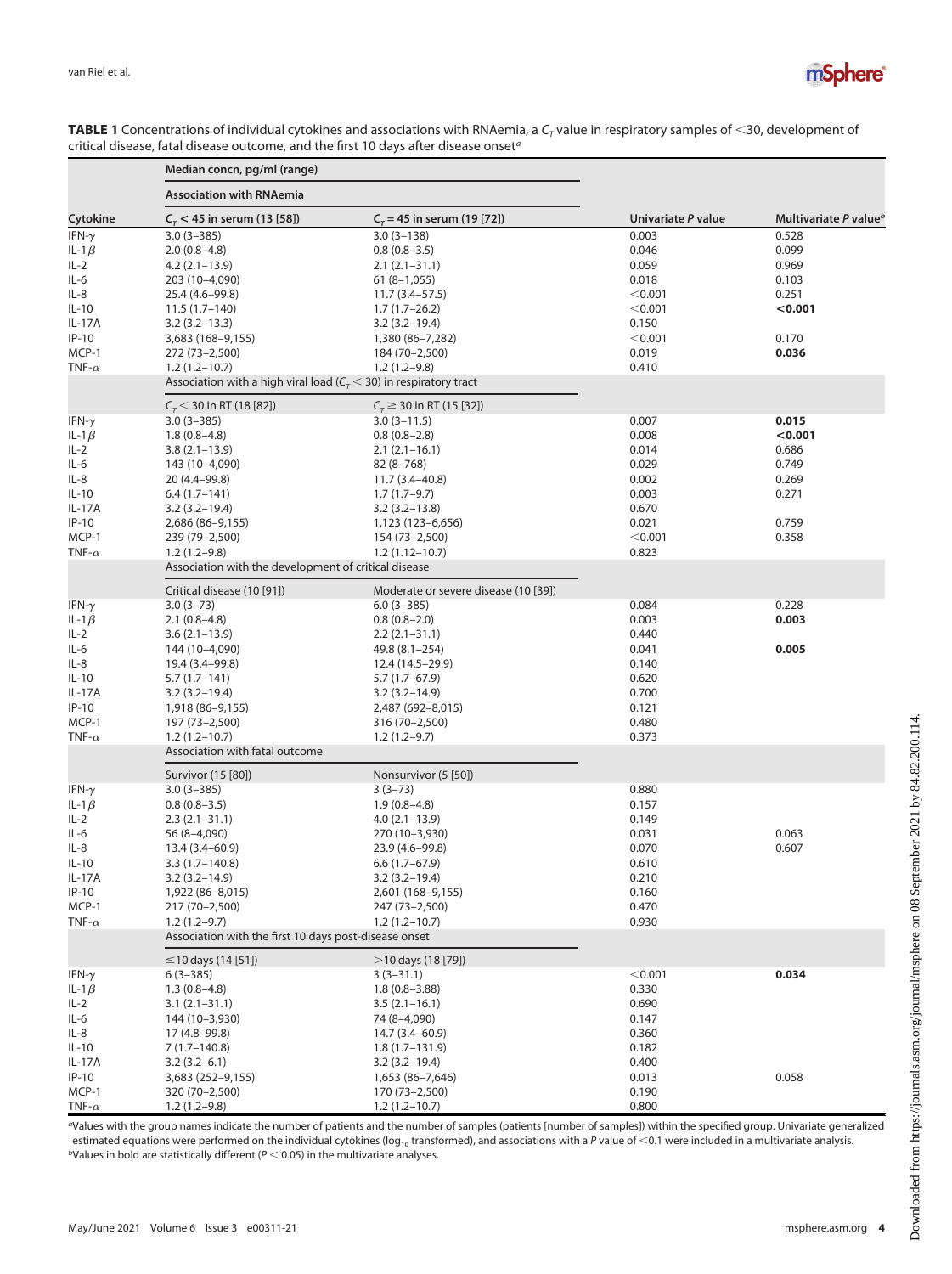Altogether, this study shows a high prevalence of RNAemia in hospitalized COVID-19 patients. The overall detection of RNAemia in 70% of patients included in this study is higher than in most other reports ([5](#page-5-4)–[8](#page-5-5)). This is likely due to the fact that all patients included in this study were hospitalized with moderate, severe, or critical disease and that we analyzed samples throughout the course of disease. The fact that RNAemia is detected at later time points post-disease onset in patients who develop critical disease, together with the detection of SARS-CoV-2 in extrarespiratory tissues such as the heart, liver, and kidney ([1](#page-5-0), [9](#page-5-6), [10\)](#page-5-7), suggests that systemic spread of SARS-CoV-2 contributes to the pathogenesis of severe COVID-19. The origin of the viral RNA detected in the blood is not known, but high titers in the respiratory tract, in combination with the histological evidence for severe damage in the lungs [\(11,](#page-5-8) [12\)](#page-5-9), suggest direct spillover of virus from the lung into the circulation.

The role of systemic cytokines during the course of COVID-19 is only partly understood. Elevated cytokine responses are to be expected during viral infections, but if and how protective responses transform to uncontrolled inflammation that contributes to the development of COVID-19 are unclear ([13\)](#page-5-10). For example, others and our study show that elevated levels of IL-6 are associated with the development of more severe disease ([8](#page-5-5), [14](#page-5-11)[–](#page-5-12)[16\)](#page-5-13), whereas absolute concentrations of IL-6 are relatively low in COVID-19 patients compared to patients with acute respiratory distress syndrome (ARDS), sepsis, or cytokine release syndrome [\(17](#page-5-14)).

Systemic cytokine profiles are diverse among patients and vary during the course of disease, and exact triggers are unknown. We show that IL-10 and MCP-1 are associated with the presence of RNAemia, while IL-1 $\beta$  and IL-6 are associated with the development of critical disease. This suggests that virus spread beyond the respiratory tract contributes to—at least part of—the systemic cytokine responses. Up to the present, the beneficial effect of immunotherapies to modulate the systemic immune response, including tocilizumab (monoclonal antibody against IL-6) and anakinra (recombinant interleukin-1 receptor antagonist), do not consistently find a positive effect on morbidity and mortality ([18](#page-5-15)[–](#page-6-0)[20\)](#page-6-1). Most likely, the effect of these immunotherapies depends on many factors including the diversity among patients and timing. It is therefore important to acquire more insight into the pathogenesis of these systemic responses, the diversity among patients, and the temporal kinetics of systemic responses in order to develop personalized intervention strategies.

Even though this study has several limitations, such as the number of patients, the retrospective character, and the usage of diagnostic samples, it reveals important insight into the temporal kinetics of both RNAemia and associated systemic cytokine responses. Our findings suggest that both RNAemia and systemic responses contribute—at least in part—to the systemic pathogenesis of severe COVID-19, which fits with the wide spectrum of extrarespiratory complications associated with COVID-19. Furthermore, we show that in order to acquire more insights into the systemic pathogenesis, it is essential to analyze the kinetics of systemic viral load and responses during the course of disease. This knowledge will be essential for the development and timing of intervention strategies that target either the host immune response or virus replication.

#### SUPPLEMENTAL MATERIAL

Supplemental material is available online only. TEXT S1, DOCX file, 0.02 MB. FIG S1, TIF file, 0.5 MB. FIG S2, TIF file, 0.7 MB. FIG S3, TIF file, 0.7 MB. TABLE S1, DOCX file, 0.01 MB. TABLE S2, DOCX file, 0.01 MB. TABLE S3, DOCX file, 0.02 MB.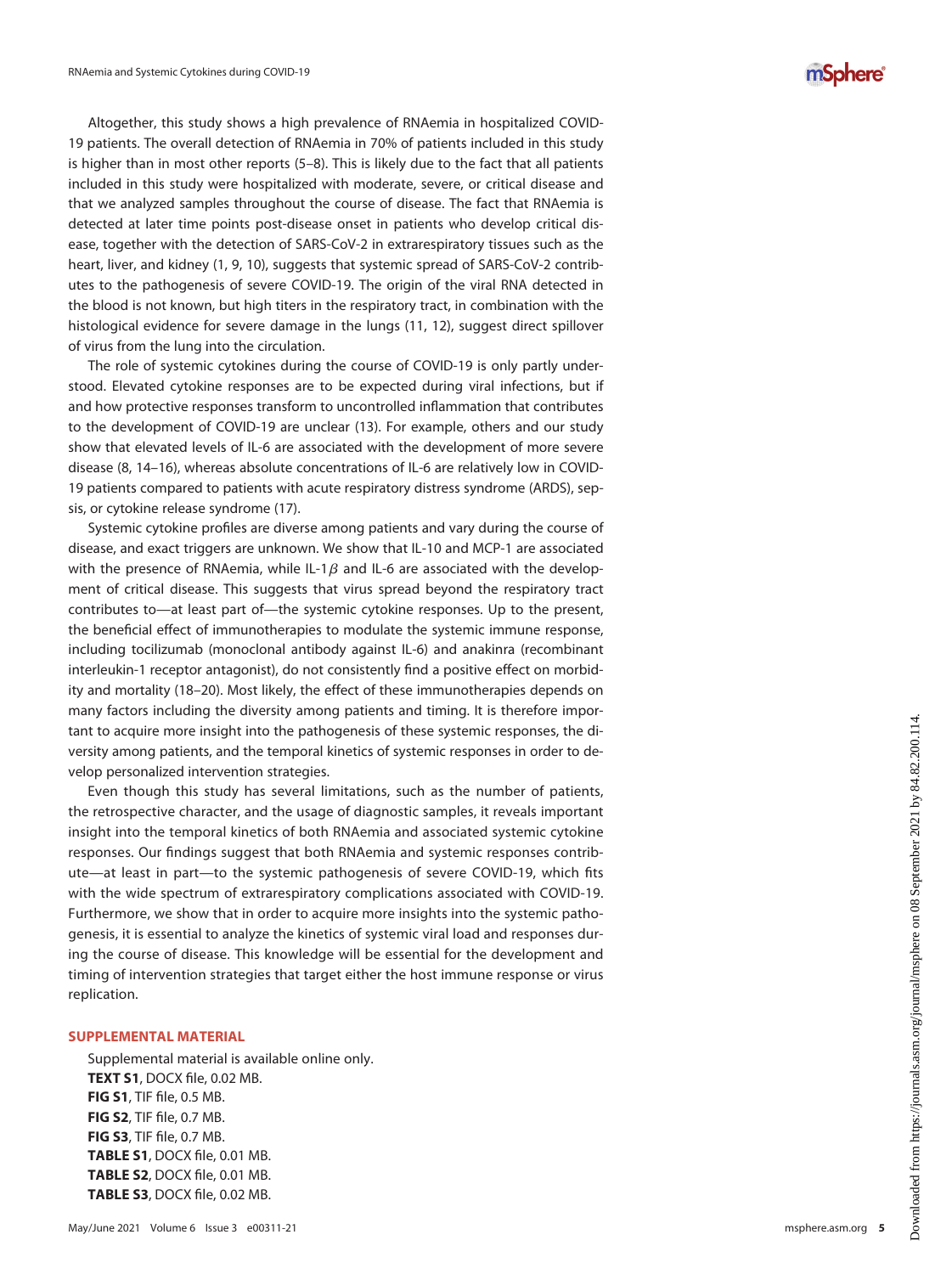

## ACKNOWLEDGMENTS

Debby van Riel is supported by the Netherlands Organization for Scientific Research (VIDI 91718308) and a EUR fellowship. In addition, this work was supported by funding from the European Union's Horizon 2020 research and innovation program under grant agreement no. 101003589 (RECoVER).

We declare no competing interests.

Author contributions: conceptualization, D.V.R., C.W.E.E., and C.H.G.; analysis, D.V.R., C.W.E.E., L.B., G.J.S., D.V.D.V., and C.H.G.; resources, J.P.C.V.D.A., H.E., M.R., E.V.N., J.V.K., R.M., and M.K.; writing and visualization, D.V.R., C.W.E.E., D.V.D.V., and C.H.G.

## **REFERENCES**

- <span id="page-5-0"></span>1. Gupta A, Madhavan MV, Sehgal K, Nair N, Mahajan S, Sehrawat TS, Bikdeli B, Ahluwalia N, Ausiello JC, Wan EY, Freedberg DE, Kirtane AJ, Parikh SA, Maurer MS, Nordvig AS, Accili D, Bathon JM, Mohan S, Bauer KA, Leon MB, Krumholz HM, Uriel N, Mehra MR, Elkind MSV, Stone GW, Schwartz A, Ho DD, Bilezikian JP, Landry DW. 2020. Extrapulmonary manifestations of COVID-19. Nat Med 26:1017–1032. [https://doi.org/10.1038/s41591-020](https://doi.org/10.1038/s41591-020-0968-3) [-0968-3.](https://doi.org/10.1038/s41591-020-0968-3)
- <span id="page-5-1"></span>2. Zheng KI, Feng G, Liu WY, Targher G, Byrne CD, Zheng MH. 2021. Extrapulmonary complications of COVID-19: a multisystem disease? J Med Virol 93:323-335. <https://doi.org/10.1002/jmv.26294>.
- <span id="page-5-2"></span>3. Corman VM, Landt O, Kaiser M, Molenkamp R, Meijer A, Chu DK, Bleicker T, Brünink S, Schneider J, Schmidt ML, Mulder DG, Haagmans BL, van der Veer B, van den Brink S, Wijsman L, Goderski G, Romette J-L, Ellis J, Zambon M, Peiris M, Goossens H, Reusken C, Koopmans MP, Drosten C. 2020. Detection of 2019 novel coronavirus (2019-nCoV) by real-time RT-PCR. Euro Surveill 25:2000045. [https://doi.org/10.2807/1560-7917.ES.2020](https://doi.org/10.2807/1560-7917.ES.2020.25.3.2000045) [.25.3.2000045](https://doi.org/10.2807/1560-7917.ES.2020.25.3.2000045).
- <span id="page-5-3"></span>4. van Kampen JJA, van de Vijver DAMC, Fraaij PLA, Haagmans BL, Lamers MM, Okba N, van den Akker JPC, Endeman H, Gommers DAMPJ, Cornelissen JJ, Hoek RAS, van der Eerden MM, Hesselink DA, Metselaar HJ, Verbon A, de Steenwinkel JEM, Aron GI, van Gorp ECM, van Boheemen S, Voermans JC, Boucher CAB, Molenkamp R, Koopmans MPG, Geurtsvankessel C, van der Eijk AA. 2020. Shedding of infectious virus in hospitalized patients with coronavirus disease-2019 (COVID-19): duration and key determinants. medRxiv [https://www.medrxiv.org/content/10.1101/2020.06.08](https://www.medrxiv.org/content/10.1101/2020.06.08.20125310v1) [.20125310v1](https://www.medrxiv.org/content/10.1101/2020.06.08.20125310v1).
- <span id="page-5-4"></span>5. Hogan CA, Stevens BA, Sahoo MK, Huang C, Garamani N, Gombar S, Yamamoto F, Murugesan K, Kurzer J, Zehnder J, Pinsky BA. 2021. High frequency of SARS-CoV-2 RNAemia and association with severe disease. Clin Infect Dis 72:e291–e295. [https://doi.org/10.1093/cid/ciaa1054.](https://doi.org/10.1093/cid/ciaa1054)
- 6. Fajnzylber J, Regan J, Coxen K, Corry H, Wong C, Rosenthal A, Worrall D, Giguel F, Piechocka-Trocha A, Atyeo C, Fischinger S, Chan A, Flaherty KT, Hall K, Dougan M, Ryan ET, Gillespie E, Chishti R, Li Y, Jilg N, Hanidziar D, Baron RM, Baden L, Tsibris AM, Armstrong KA, Kuritzkes DR, Alter G, Walker BD, Yu X, Li JZ, The Massachusetts Consortium for Pathogen Readiness. 2020. SARS-CoV-2 viral load is associated with increased disease severity and mortality. Nat Commun 11:5493. [https://doi.org/10.1038/](https://doi.org/10.1038/s41467-020-19057-5) [s41467-020-19057-5.](https://doi.org/10.1038/s41467-020-19057-5)
- 7. Bermejo-Martin JF, González-Rivera M, Almansa R, Micheloud D, Tedim AP, Domínguez-Gil M, Resino S, Martín-Fernández M, Ryan Murua P, Pérez-García F, Tamayo L, Lopez-Izquierdo R, Bustamante E, Aldecoa C, Gómez JM, Rico-Feijoo J, Orduña A, Méndez R, Fernández Natal I, Megías G, González-Estecha M, Carriedo D, Doncel C, Jorge N, Ortega A, de la Fuente A, del Campo F, Fernández-Ratero JA, Trapiello W, González-Jiménez P, Ruiz G, Kelvin AA, Ostadgavahi AT, Oneizat R, Ruiz LM, Miguéns I, Gargallo E, Muñoz I, Pelegrin S, Martín S, García Olivares P, Cedeño JA, Ruiz Albi T, Puertas C, Berezo JÁ, Renedo G, Herrán R, Bustamante-Munguira J, Enríquez P, Cicuendez R, et al. 2020. Viral RNA load in plasma is associated with critical illness and a dysregulated host response in COVID-19. Crit Care 24:691. [https://doi.org/10.1186/s13054](https://doi.org/10.1186/s13054-020-03398-0) [-020-03398-0.](https://doi.org/10.1186/s13054-020-03398-0)
- <span id="page-5-5"></span>8. Chen X, Zhao B, Qu Y, Chen Y, Xiong J, Feng Y, Men D, Huang Q, Liu Y, Yang B, Ding J, Li F. 2020. Detectable serum severe acute respiratory syndrome coronavirus 2 viral load (RNAemia) is closely correlated with drastically elevated interleukin 6 level in critically ill patients with coronavirus disease 2019. Clin Infect Dis 71:1937–1942. [https://doi.org/10.1093/cid/](https://doi.org/10.1093/cid/ciaa449) [ciaa449.](https://doi.org/10.1093/cid/ciaa449)
- <span id="page-5-6"></span>9. Wichmann D, Sperhake J-P, Lütgehetmann M, Steurer S, Edler C, Heinemann A, Heinrich F, Mushumba H, Kniep I, Schröder AS, Burdelski C, de Heer G, Nierhaus A, Frings D, Pfefferle S, Becker H, Bredereke-Wiedling H, de Weerth A, Paschen H-R, Sheikhzadeh-Eggers S, Stang A, Schmiedel S, Bokemeyer C, Addo MM, Aepfelbacher M, Püschel K, Kluge S. 2020. Autopsy findings and venous thromboembolism in patients with COVID-19: a prospective cohort study. Ann Intern Med 173:268–277. [https://doi.org/](https://doi.org/10.7326/M20-2003) [10.7326/M20-2003.](https://doi.org/10.7326/M20-2003)
- <span id="page-5-7"></span>10. Braun F, Lütgehetmann M, Pfefferle S, Wong MN, Carsten A, Lindenmeyer MT, Nörz D, Heinrich F, Meißner K, Wichmann D, Kluge S, Gross O, Pueschel K, Schröder AS, Edler C, Aepfelbacher M, Puelles VG, Huber TB. 2020. SARS-CoV-2 renal tropism associates with acute kidney injury. Lancet 396:597–598. [https://doi.org/10.1016/S0140-6736\(20\)31759-1](https://doi.org/10.1016/S0140-6736(20)31759-1).
- <span id="page-5-8"></span>11. Borczuk AC, Salvatore SP, Seshan SV, Patel SS, Bussel JB, Mostyka M, Elsoukkary S, He B, Del Vecchio C, Fortarezza F, Pezzuto F, Navalesi P, Crisanti A, Fowkes ME, Bryce CH, Calabrese F, Beasley MB. 2020. COVID-19 pulmonary pathology: a multi-institutional autopsy cohort from Italy and New York City. Mod Pathol 33:2156–2168. [https://doi.org/10.1038/s41379](https://doi.org/10.1038/s41379-020-00661-1) [-020-00661-1.](https://doi.org/10.1038/s41379-020-00661-1)
- <span id="page-5-9"></span>12. Schurink B, Roos E, Radonic T, Barbe E, Bouman CSC, de Boer HH, de Bree GJ, Bulle EB, Aronica EM, Florquin S, Fronczek J, Heunks LMA, de Jong MD, Guo L, Du Long R, Lutter R, Molenaar PCG, Neefjes-Borst EA, Niessen HWM, van Noesel CJM, Roelofs JJTH, Snijder EJ, Soer EC, Verheij J, Vlaar APJ, Vos W, van der Wel NN, van der Wal AC, van der Valk P, Bugiani M. 2020. Viral presence and immunopathology in patients with lethal COVID-19: a prospective autopsy cohort study. Lancet Microbe 1: e290–e299. [https://doi.org/10.1016/S2666-5247\(20\)30144-0](https://doi.org/10.1016/S2666-5247(20)30144-0).
- <span id="page-5-10"></span>13. Mangalmurti N, Hunter CA. 2020. Cytokine storms: understanding COVID-19. Immunity 53:19–25. <https://doi.org/10.1016/j.immuni.2020.06.017>.
- <span id="page-5-11"></span>14. Del Valle DM, Kim-Schulze S, Huang H-H, Beckmann ND, Nirenberg S, Wang B, Lavin Y, Swartz TH, Madduri D, Stock A, Marron TU, Xie H, Patel M, Tuballes K, Van Oekelen O, Rahman A, Kovatch P, Aberg JA, Schadt E, Jagannath S, Mazumdar M, Charney AW, Firpo-Betancourt A, Mendu DR, Jhang J, Reich D, Sigel K, Cordon-Cardo C, Feldmann M, Parekh S, Merad M, Gnjatic S. 2020. An inflammatory cytokine signature predicts COVID-19 severity and survival. Nat Med 26:1636–1643. [https://doi.org/10.1038/](https://doi.org/10.1038/s41591-020-1051-9) [s41591-020-1051-9](https://doi.org/10.1038/s41591-020-1051-9).
- <span id="page-5-12"></span>15. Zhang X, Tan Y, Ling Y, Lu G, Liu F, Yi Z, Jia X, Wu M, Shi B, Xu S, Chen J, Wang W, Chen B, Jiang L, Yu S, Lu J, Wang J, Xu M, Yuan Z, Zhang Q, Zhang X, Zhao G, Wang S, Chen S, Lu H. 2020. Viral and host factors related to the clinical outcome of COVID-19. Nature 583:437–440. [https://](https://doi.org/10.1038/s41586-020-2355-0) [doi.org/10.1038/s41586-020-2355-0.](https://doi.org/10.1038/s41586-020-2355-0)
- <span id="page-5-13"></span>16. Jøntvedt Jørgensen M, Holter JC, Christensen EE, Schjalm C, Tonby K, Pischke SE, Jenum S, Skeie LG, Nur S, Lind A, Opsand H, Enersen TB, Grøndahl R, Hermann A, Dudman S, Muller F, Ueland T, Mollnes TE, Aukrust P, Heggelund L, Holten AR, Dyrhol-Riise AM. 2020. Increased interleukin-6 and macrophage chemoattractant protein-1 are associated with respiratory failure in COVID-19. Sci Rep 10:21697. [https://doi.org/10](https://doi.org/10.1038/s41598-020-78710-7) [.1038/s41598-020-78710-7.](https://doi.org/10.1038/s41598-020-78710-7)
- <span id="page-5-14"></span>17. Leisman DE, Ronner L, Pinotti R, Taylor MD, Sinha P, Calfee CS, Hirayama AV, Mastroiani F, Turtle CJ, Harhay MO, Legrand M, Deutschman CS. 2020. Cytokine elevation in severe and critical COVID-19: a rapid systematic review, meta-analysis, and comparison with other inflammatory syndromes. Lancet Respir Med 8:1233–1244. [https://doi.org/10.1016/S2213-2600\(20\)30404-5.](https://doi.org/10.1016/S2213-2600(20)30404-5)
- <span id="page-5-15"></span>18. Gupta S, Madhyastha R, Hamed F, Balkis M, El Nakeidy W, Attallah N. 2020. Tocilizumab use in a chronic hemodialysis patient for the management of COVID-19-associated pneumonia and acute respiratory distress